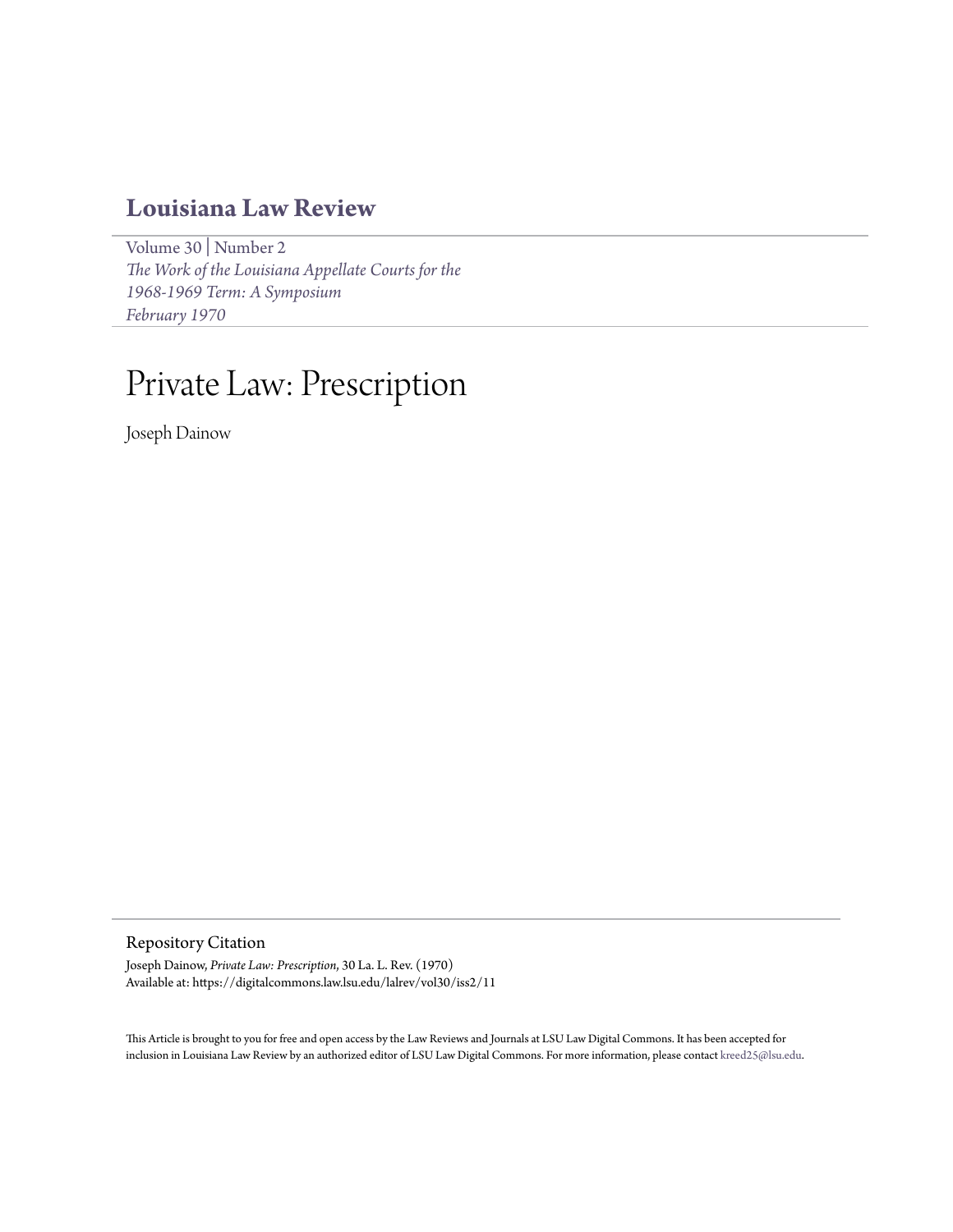#### PRESCRIPTION

# *Joseph Dainow\**

# **LIBERATIVE PRESCRIPTION**

In *Carte Blanche Corp. v. Pappas,'* this well-known credit card company sued for the amount of certain purchases and one of the defenses was liberative prescription. The prescriptive period for an action on account is three years,<sup>2</sup> whereas for a general action on contract the period is ten years.<sup>8</sup> Since the debts were incurred as "accounts for merchandise . . . at the time of origin they were open accounts for which purchasers received monthly statements,"4 and since the assignee credit card company steps into the shoes of the assignor, the court held the action to be one "on account" and subject to the three-year prescription.

The conclusion of the court in this case may well be sound, but it would be too broad a generalization to say that all claims by credit card companies will be classified as "actions on account." It is more significant to emphasize the court's point that the assignee has "the rights possessed by the assignor at the time of the assignment"<sup>5</sup> so that if the original claim was that of an "innkeeper . **.** . on account of lodging and board" the appropriate prescription against the credit card company would be one year under Civil Code article 3534; and if the original claim was based on a general contract, the ten-year prescription under Civil Code article 3544 would apply.

Pursuant to this analysis, where an insurance agent transmits premiums on behalf of his client to the insurer, the agent's claim against his client (the insured) is on the general contract of insurance and subject to the ten-year prescription, $e$  even though the agent may have sent a monthly statement to his client showing the balance due on his account.

In *Demery v. Voelker*,<sup>7</sup> a suit against a notary for negligence

<sup>\*</sup> Professor of Law, Louisiana **State** University.

**<sup>1. 216</sup> So.2d 917** (La. **App. 2d** Cir. **1968).**

<sup>2.</sup> **LA. CIV. CODu** art, **3538.**

**<sup>3.</sup>** *Id.* art. 3544.

**<sup>4.</sup> Carte** Blanche Corp. v. **Pappas, 216** So.2d **917, 919** (La. **App. 2d Cir. 1968).**

*<sup>5.</sup> Id.* For **a** discussion of the "assignment" **and** other analytical theories of **the** credit card operation, *see* Note, **30 LA. L.** REV. **162 (1969).**

**<sup>6.</sup>** See Cusimano, Inc. v. Cusimano, **216** So.2d **344 (La. App.** 4th Cir. **1968). 7. 216** So.2d **328** (La. **App. 4th** Cir. **1968).**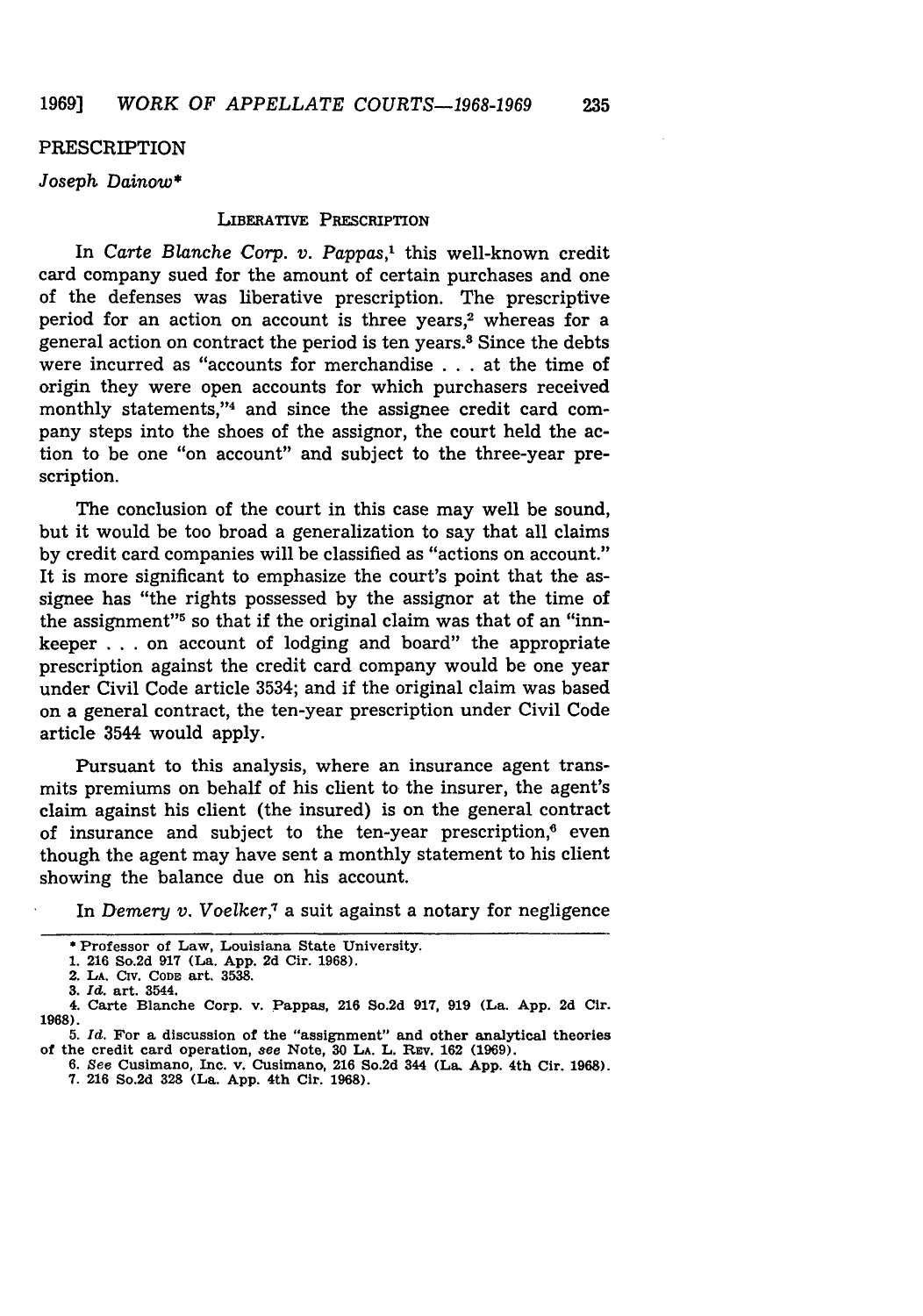in failing to record an act of servitude was treated as sounding in tort although it is indicated that the claim "might possibly have been filed either under contract or tort."s The answer to this question is not really clear, and it would be necessary to establish succinctly the nature of the notary's duties and the relationship with his client. In this connection, there should also be examined for comparison the classification problems incident to malpractice suits against physicians.9

In *Pelican States Associates, Inc. v. Winder*,<sup>10</sup> the court of appeal held that the claim of a hospital for room and board, xrays, drugs, and so forth was an action on account within the meaning of Civil Code article 3538 and therefore prescribed in three years. On this issue, the Louisiana Supreme Court<sup>11</sup> confirmed the classification of the nature of the cause of action-but neither of the two judicial opinions cites any authority for this conclusion.

Articles 3534-3543 of the Civil Code contain the enumeration of several different kinds of actions for which the specific prescriptive periods range from one year to five years. Three of these items in article 3538 refer to "accounts" which are subject to a three-year prescription. Article 3544 provides: "In general, all personal actions, except those before enumerated, are prescribed by ten years."

Hospital charges for room and board, and so on, are not included among "those before enumerated" and should therefore be subject to the general ten-year prescription for personal actions. If the submission of a statement or an account were to transform any creditor's claim into an "action on account," then every action for a claim even among "those before enumerated" for which a statement or account had been submitted would be an "action on account." This hardly fits in with the purpose of the redactors in making such a detailed enumeration, followed by the omnibus provision and the exception in Article 3544.

A clear judicial interpretation of the matter was made some

**<sup>8.</sup>** *Id.* **at 331.**

**<sup>9.</sup>** *See* **cases and discussion in 24 LA. L. REv.** 210, **213 (1964); 25 LA. L. RV. 355, 356 (1965); 26 LA. L.** Rmv. **539-541 (1966). 10. 208** So.2d **355 (La. App. 1st** Cir. **1968).**

**<sup>11.</sup> Pelican** States **Associates, Inc.** v. Winder, **253 La. 697, 219 So.2d 500 (1969).**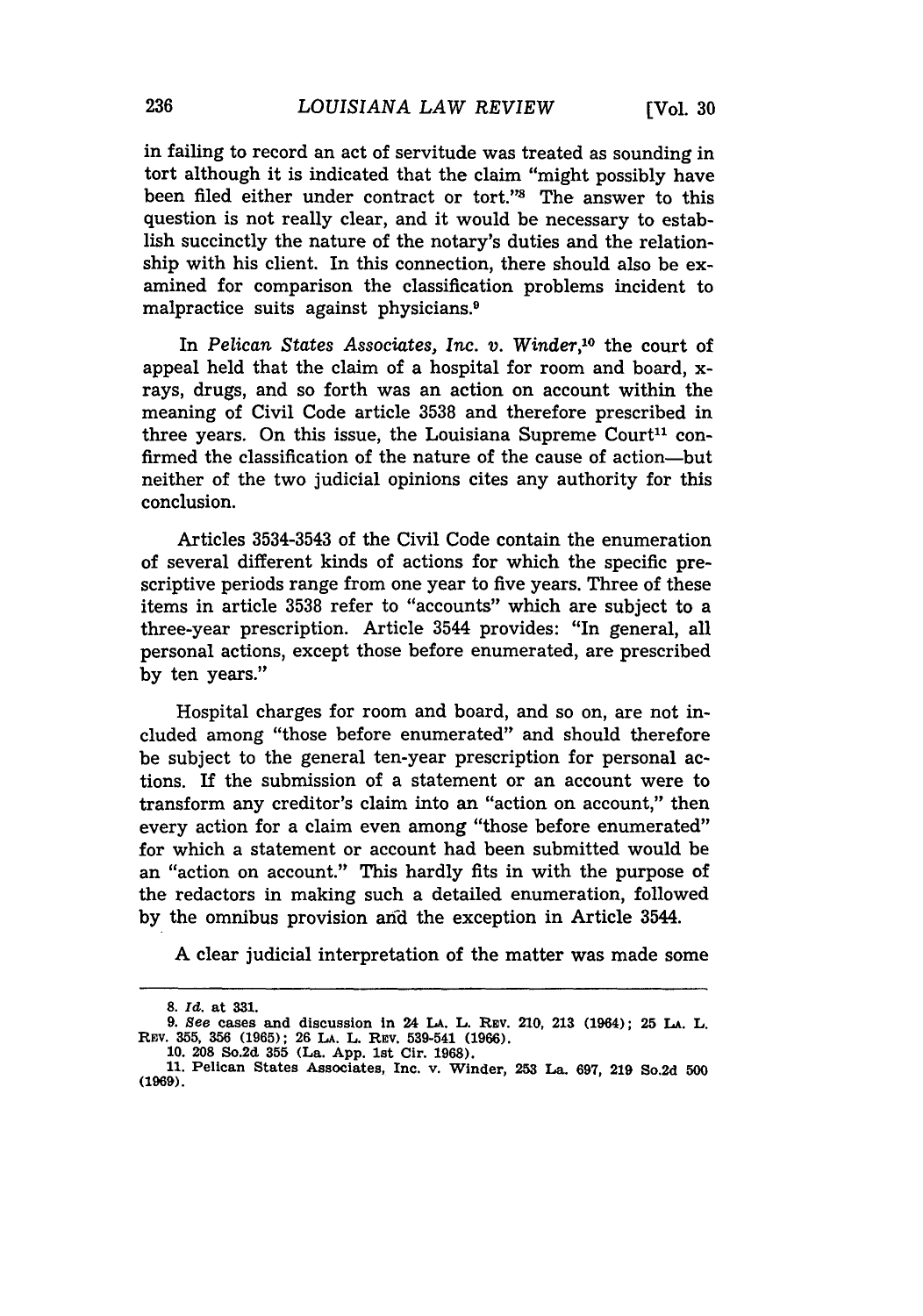time ago in Antoine *v. Franichevich,'2* where the court stated "the prescriptive period is fixed by the nature of the debt and not by the fact that an account is rendered showing that the debt is due" and "in the Code it is intended that the word [accounts] shall include sales on account, and not the mere fact that an account must be rendered."

*Freiberg v. Rembert's* was instituted as an action on an "open account," the several items of which were spread over a period of several years. Within three years prior to suit, some payments had been made and these were imputed by the debtor to certain specific items; this left unpaid certain other items which dated more than three years prior to suit and as to these older items the court held that liberative prescription had run and discharged the debtor.

In terms of legal analysis, this decision leaves an unclear impression on three issues: (1) what is the nature of an open account for which the liberative prescription is three years?<sup>14</sup> (2) what is the effect of a debtor's imputation of payment on the nature of the cause of action? and (3) what is the starting point for the running of prescription on an "open account"?

To begin with, an action on an open account is a single claim and is not the cumulation of several separate claims, and a payment made by the debtor constitutes an acknowledgment which interrupts prescription for the balance of the account which continues to be one claim, as one whole.

To say that the debtor's imputations of payments to certain intermediate items does not constitute an interruption as to the earlier items and thereby results in their prescription, has the effect of changing the nature of the cause of action to a series of separate claims which contradicts the nature of the cause of action on an open account as a single claim.

The basic principle of the starting point for the running of liberative prescription is the time at which the creditor could have acted to enforce payment, that is, to institute suit if necessary. On a credit transaction, the creditor cannot enforce payment until the expiry of the credit period. The fact situations

**<sup>12. 163</sup> So. 784, 786 (La. App. Orl. Cir. 1935),** *aff'd,* **184 La. 612, 167 So. 98 (1936).** *See* **also Jones** v. **Jones, 236 La. 52, 106 So.2d 713 (1958); 20 LA. L. REv. 235, 236 (1960).**

**<sup>13. 213</sup> So.2d 104 (La. App. 1st Cir. 1968).**

<sup>14.</sup> See L<sub>A</sub>. Civ. CoDE art. 3538.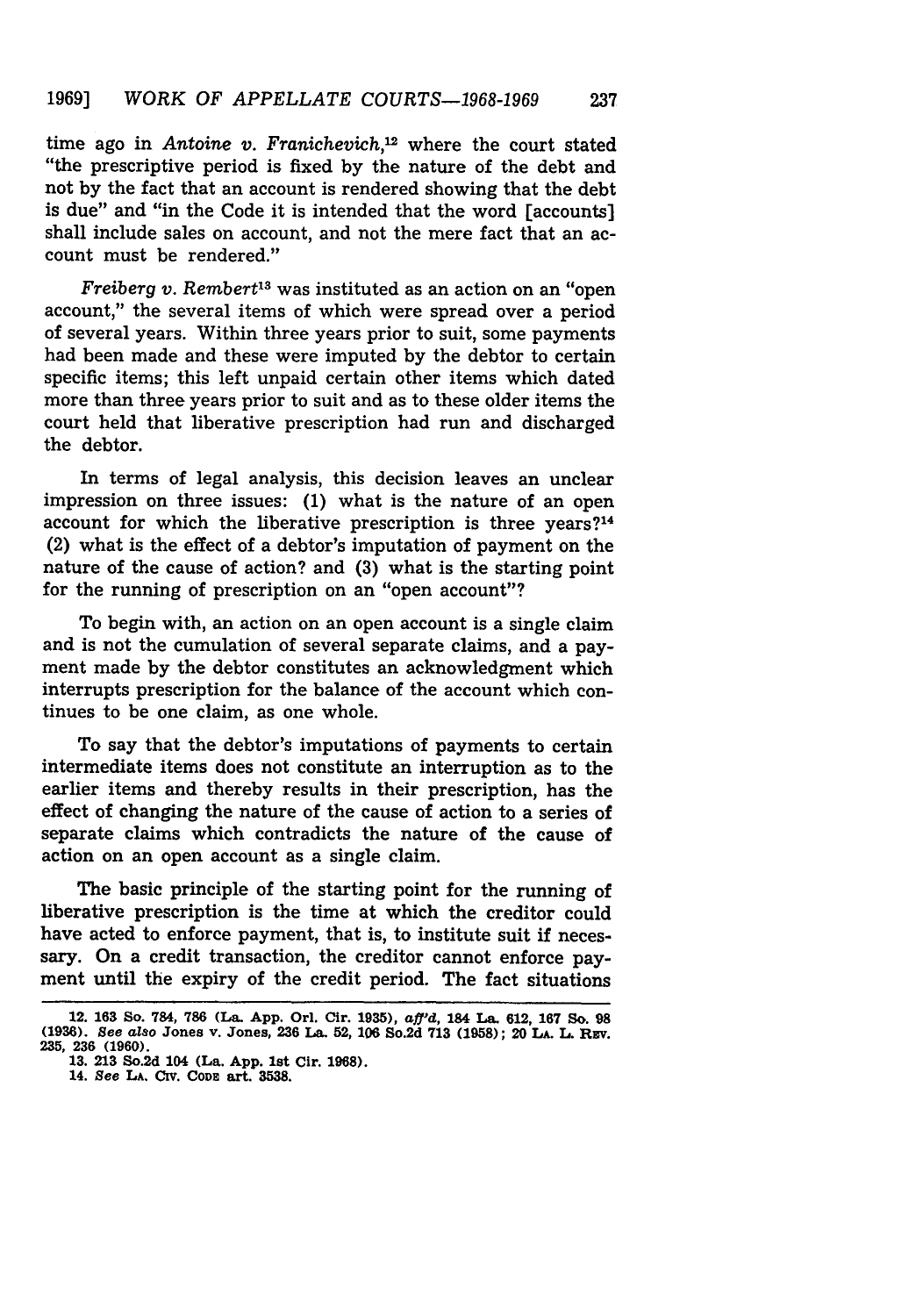vary widely, but the principle remains the same. Similarly, an interruption of prescription **by** the acknowledgment inherent in a payment on account also reflects a basic principle which holds firm despite the variables in fact situations.

From the application of these principles to the case under consideration, it follows that the debtor's imputations may well cause the extinction and the elimination of certain specific items from the account. But this does not change the nature of the action from being a single claim for the balance of one whole account on which prescription starts to run anew after an acknowledgment through a partial payment, whether such payment is in reduction of the general balance or for specific items **by** the debtor's imputation. <sup>15</sup>

Another vexatious problem concerning classification of the nature of the cause of action was well settled in the companion cases of *Booth v. Fireman's Fund Ins. Co.*<sup>16</sup> and *Thomas v. Employers Mut. Fire Ins. Co."'* The action by an insured against his own insurer, under the "Uninsured Motorist Provision" of his liability policy, for damages caused by an uninsured motorist, was classified as an action *ex contractu<sup>18</sup>* arising out of the contract of insurance and not as an action *ex delicto<sup>19</sup>* arising from the tort of the uninsured motorist who caused the damage. The court's statements that "the uninsured motorist provision is not insurance or indemnification for the uninsured motorist, and the insurer does not stand in the shoes of the uninsured motorist who is the tortfeasor," and that "the intent of our uninsured

- **17. 253** La. **531, 218** So.2d 584 **(1969).**
- **18.** Ten-year prescription under **LA.** Cirv. **CODE** art. 3544.
- **19.** One-year prescription under *id.* art. **3536.**

**<sup>15.</sup>** The court's statement "such imputed payments do not interrupt the tolling of prescription on the balance of the account" (213 So.2d at **107)** is a confused mixture of civil law and common law terminology in a context where the presumed meaning in civil law concepts is that such payments do not Interfere with the running **of** prescription-for which the court cites as authority the case of LeBoeuf v. Riera, 176 So.2d 216 (La. App. 4th Cir. 1965), which in turn refers to Cohen v. Toy, **150** So.2d 605 (La. App. 4th Cir. 1963). In this latter case, the creditor had terminated the debtor's "open account" and had put him on a "cash" basis, so that the debtor's subsequent imputation of payments on the "cash" purchase had nothing to do with the creditor's separate claim for the balance on the open account. The other case cited in *LeBoeuf* is Grand Isle Shipyard, Inc. v. St. Pierre, 163 So.2d 132 (La. App. 4th Cir. 1964) in which the creditor and debtor had a number of separate transactions which were on a "job-by-job" basis and here again the debtor's imputation of a payment against a specific item had no relation to any others because these were several separate claims and not an action on open account.

**<sup>16. 253</sup>** La. **521, 218** So.2d **580 (1969).**